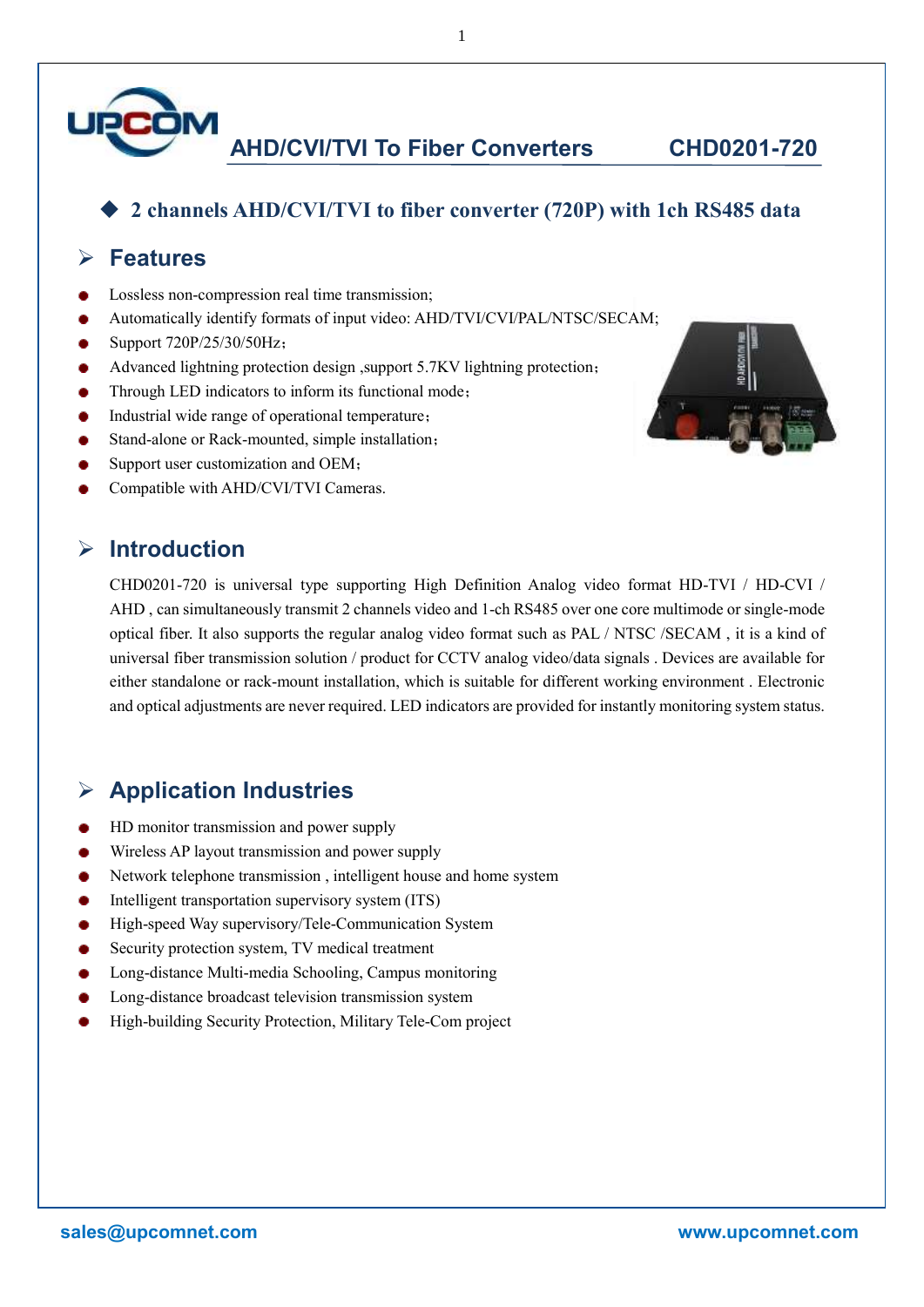# ➢ **Specification**

| <b>Video</b>                        |                                                                     |
|-------------------------------------|---------------------------------------------------------------------|
| Number of Channels                  | $\overline{2}$                                                      |
| Input/output impedance              | 75 Ohm (unbalance)                                                  |
| Standard video input/output voltage | $1.0Vp-p$                                                           |
| Video Bandwidth                     | 50MHz                                                               |
| <b>Sampling Bandwidth</b>           | 8bit                                                                |
| <b>Sampling Frequency</b>           | 108MHz                                                              |
| Signal to noise ratio               | >67dB                                                               |
| Rise and Fall time                  | $< 0.8$ ns                                                          |
| Optical Signal Intrinsic Jitter     | $<0.2$ UI                                                           |
| Differential Gain                   | $< \pm 1.5\%$                                                       |
| <b>Differential Phase</b>           | $\leq \pm 1^{\circ}$                                                |
| Connector                           | <b>BNC</b>                                                          |
| Supporting video pixel              | 1280(H)x720(V)@30Hz/1MPX                                            |
|                                     | 1280(H)x720(V)@50Hz/1MPX                                            |
| <b>Optics</b>                       |                                                                     |
| Wavelength                          | WDM:1310nm/1550nm                                                   |
| <b>Output Power</b>                 | $-8$ ~3dBm                                                          |
| Optic fiber                         | 50/125u multimode, 62.5/125u multimode, 9/125u single mode          |
| Rx sensitivity                      | $-26dBm$                                                            |
| Optical connector                   | FC/ST/SC (optional)                                                 |
| <b>Distance</b>                     | (Default distance is 20Km)<br>$0\sim 550M$ (MM) / $0\sim 80KM$ (SM) |
| Data                                |                                                                     |
| Protocol                            | Default: RS485 (RS232/RS422 Optional)                               |
| Number of channels                  | 1                                                                   |
| Connector                           | 3 pins Terminal Blocks                                              |
| Data Rate                           | 0-200Kbps                                                           |
| <b>Directions</b>                   | Default : Simplex from Rx to Tx (BIDI duplex optional)              |
| <b>Others</b>                       |                                                                     |
| Power                               | DC5V <sub>2A</sub>                                                  |
| Power Consumption                   | $\leq$ 6W                                                           |
| <b>Working Temperature</b>          | $-15^{\circ}$ C ~65 $^{\circ}$ C                                    |
| <b>Storage Temperature</b>          | $-40^{\circ}$ C $\sim$ 85 $^{\circ}$ C                              |
| Size $(W \times H \times D)$        | 108mm*102mm*27mm                                                    |
| Packing Size                        | 301mm*247mm*61mm                                                    |
| Weight                              | $1\text{kg}$                                                        |
| <b>MTBF</b>                         | $\geq 100000$ Hours                                                 |
| Warranty                            | 3 years                                                             |